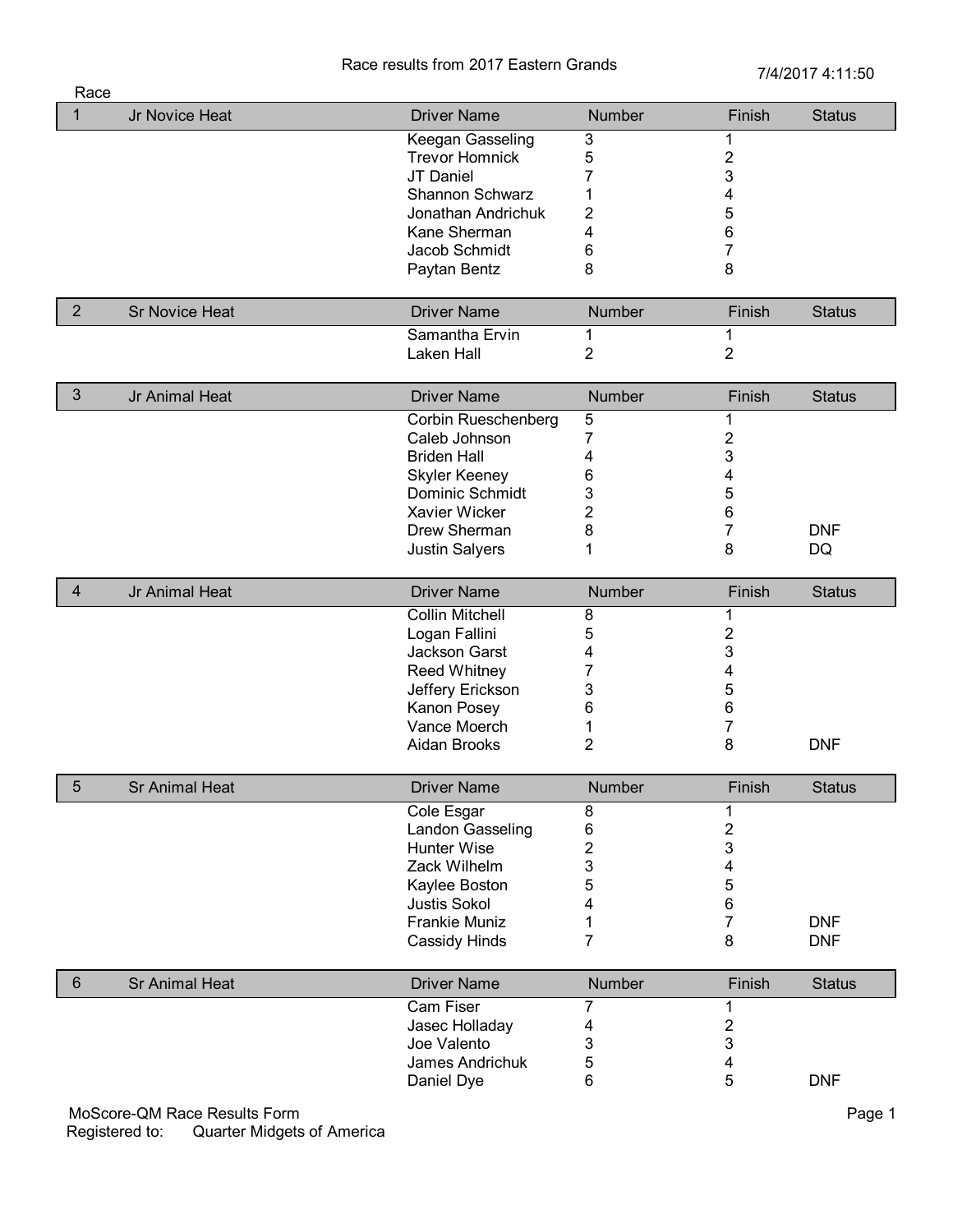|                |                        | Race results from 2017 Eastern Grands |                         | 7/4/2017 4:11:50             |               |
|----------------|------------------------|---------------------------------------|-------------------------|------------------------------|---------------|
| Race           |                        |                                       |                         |                              |               |
|                |                        | <b>Thomas Schwarz</b>                 | $\overline{\mathbf{c}}$ | $\,6$                        | <b>DNF</b>    |
|                |                        | Nino Gardner                          | 1                       | $\overline{7}$               | <b>DNF</b>    |
| $\overline{7}$ | <b>Sr Animal Heat</b>  | <b>Driver Name</b>                    | <b>Number</b>           | Finish                       | <b>Status</b> |
|                |                        | <b>Bryce Lucius</b>                   | 7                       | 1                            |               |
|                |                        | Colby Sokol                           | 4                       | $\overline{\mathbf{c}}$      |               |
|                |                        | <b>Holly Clark</b>                    | 5                       | 3                            |               |
|                |                        | Jackson White                         | 6                       | 4                            |               |
|                |                        | Daniel Braman                         | $\overline{2}$          | 5                            |               |
|                |                        | Jacob Homnick                         | 3                       | 6                            |               |
|                |                        | <b>Brody Gunter</b>                   | 1                       | $\overline{7}$               |               |
| $\bf 8$        | <b>Hvy Animal Heat</b> | <b>Driver Name</b>                    | Number                  | Finish                       | <b>Status</b> |
|                |                        | Kaylee Esgar                          | 8                       | 1                            |               |
|                |                        | Daytona Spicola                       | $\overline{7}$          | 2                            |               |
|                |                        | Owen Sprague                          | 4                       | 3                            |               |
|                |                        | Alex French                           | 6                       | 4                            |               |
|                |                        | Kevin Gudrian                         | $\overline{2}$          | 5                            |               |
|                |                        | Derek Dufour                          | 1                       | 6                            | <b>DNF</b>    |
|                |                        | <b>Taylor Nibert</b>                  | 5                       | 7                            | <b>DNF</b>    |
|                |                        | AJ Loftus                             | 3                       | 8                            | DQ            |
| $9\,$          | Jr Honda Heat          | <b>Driver Name</b>                    | Number                  | Finish                       | <b>Status</b> |
|                |                        | <b>Collin Mitchell</b>                | 10                      | 1                            |               |
|                |                        | Jeffery Erickson                      | 7                       | $\overline{\mathbf{c}}$      |               |
|                |                        | Kanon Posey                           | 9                       | 3                            |               |
|                |                        | Caleb Johnson                         | 8                       | 4                            |               |
|                |                        | <b>Skyler Keeney</b>                  | 5                       | 5                            |               |
|                |                        | Logan Fallini                         | 6                       | 6                            |               |
|                |                        | Jackson Garst                         | 4                       | 7                            |               |
|                |                        | <b>Billy Wiiloughby</b>               | 1                       | 8                            |               |
|                |                        | Emory Johnson                         | $\overline{\mathbf{c}}$ | 9                            | <b>DNF</b>    |
|                |                        | Aidan Brooks                          | 3                       | 10                           | <b>DNF</b>    |
| 10             | Jr Honda Heat          | <b>Driver Name</b>                    | <b>Number</b>           | Finish                       | <b>Status</b> |
|                |                        |                                       |                         |                              |               |
|                |                        | <b>Briden Hall</b>                    | 6                       | 1                            |               |
|                |                        | Corbin Rueschenberg                   | 8                       |                              |               |
|                |                        | <b>Reed Whitney</b>                   | 9                       | $\overline{\mathbf{c}}$<br>3 |               |
|                |                        | Drew Sherman                          | 7                       | 4                            |               |
|                |                        | Xander Dundon                         | 1                       | 5                            |               |
|                |                        | Dominic Schmidt                       | 4                       | 6                            |               |
|                |                        | Vance Moerch                          | $\mathbf{2}$            | 7                            |               |
|                |                        | <b>Quinn Davis</b>                    | 3                       | 8                            |               |
|                |                        | Jaxen Holladay                        | 5                       | 9                            |               |
| 11             | Sr Honda Heat          | <b>Driver Name</b>                    | <b>Number</b>           | Finish                       | <b>Status</b> |
|                |                        |                                       |                         |                              |               |
|                |                        | Ryan Boyd                             | 5                       | 1                            |               |
|                |                        | Jacob Homnick                         | 6                       | 2                            |               |
|                |                        | <b>Quinn Trimmer</b><br>Jackson White | 8<br>7                  | 3<br>4                       |               |

MoScore-QM Race Results Form Page 2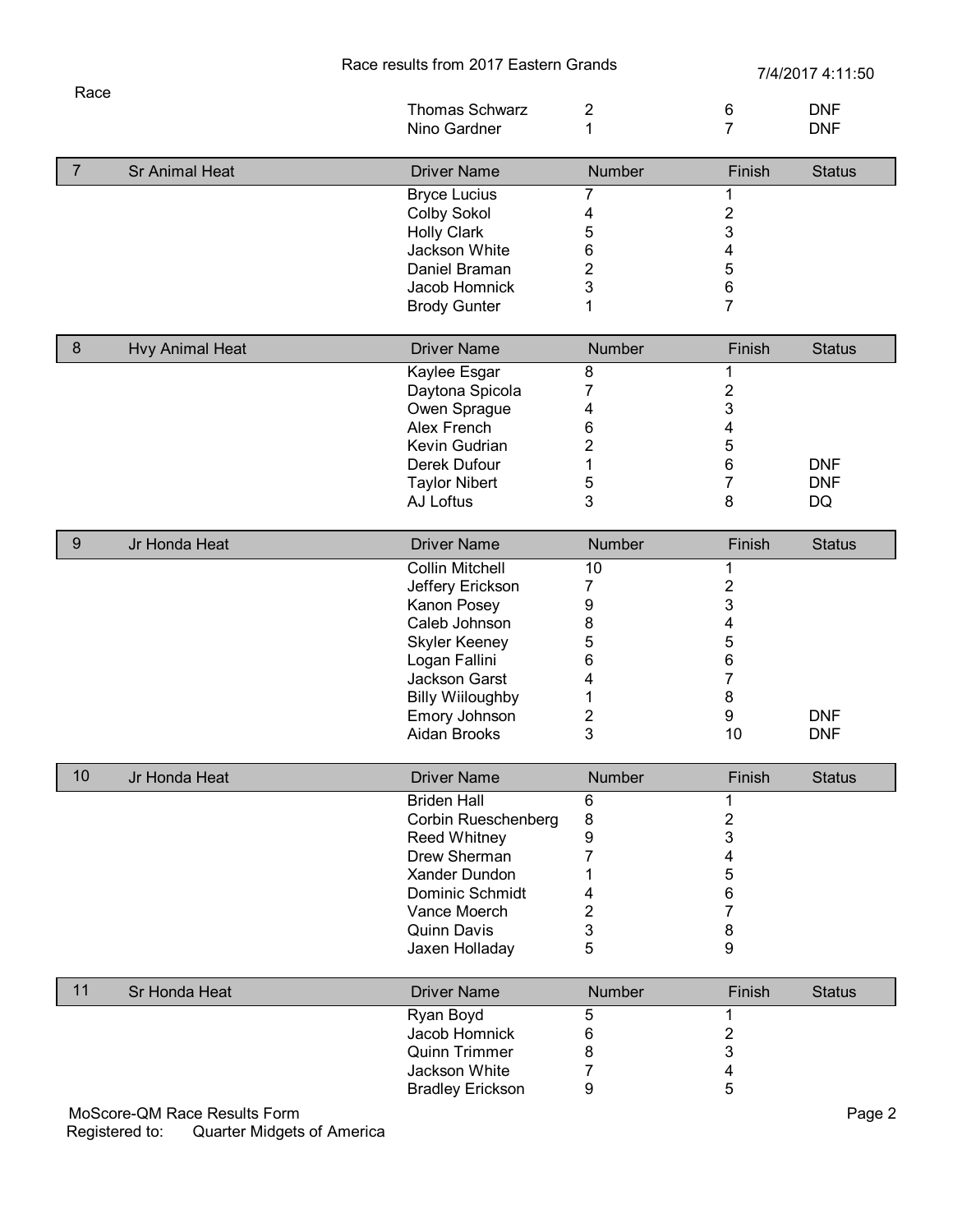| Chase Johnson   |   | 6 |
|-----------------|---|---|
| Adrian Imperial |   |   |
| Nino Gardner    |   |   |
| Daniel Braman   | 4 | q |
|                 |   |   |

| 12 | Sr Honda Heat | <b>Driver Name</b>   | <b>Number</b> | Finish | <b>Status</b> |
|----|---------------|----------------------|---------------|--------|---------------|
|    |               | <b>Justis Sokol</b>  |               |        |               |
|    |               | Hunter Wise          |               |        |               |
|    |               | Chase Spicola        |               | 3      |               |
|    |               | Cassidy Hinds        |               |        |               |
|    |               | <b>Billy Buxton</b>  |               | 5      |               |
|    |               | Zachary Cordova      |               | 6      |               |
|    |               | <b>Brody Gunter</b>  | 6             |        |               |
|    |               | <b>Frankie Muniz</b> | 5             | 8      | <b>DNF</b>    |
|    |               | Kaylee Boston        |               |        | <b>DNF</b>    |

| 13 | Sr Honda Heat | <b>Driver Name</b>      | <b>Number</b> | Finish | <b>Status</b> |
|----|---------------|-------------------------|---------------|--------|---------------|
|    |               | Jasec Holladay          |               |        |               |
|    |               | <b>Holly Clark</b>      |               |        |               |
|    |               | Landon Gasseling        | 6             |        |               |
|    |               | Jackson Hickox          |               |        |               |
|    |               | <b>Brady Cordova</b>    |               | 5      |               |
|    |               | Thomas Schwarz          | 3             | 6      |               |
|    |               | <b>Christian Munroe</b> |               |        | <b>DNF</b>    |
|    |               | James Andrichuk         | 9             | 8      | <b>DNF</b>    |
|    |               | Aiden Young             | 5             | 9      | <b>DNF</b>    |

| 14 | Hvy Honda Heat | <b>Driver Name</b> | <b>Number</b> | Finish | <b>Status</b> |
|----|----------------|--------------------|---------------|--------|---------------|
|    |                | Justin Grosso      |               |        |               |
|    |                | Daytona Spicola    | 8             |        |               |
|    |                | Ava Brown          | Э             | د      |               |
|    |                | Owen Sprague       |               |        |               |
|    |                | AJ Imperial        |               | C      |               |
|    |                | Dylan Mitchell     | 6             | 6      |               |
|    |                | Cody Cordova       |               |        |               |
|    |                | AJ Loftus          |               | 8      |               |
|    |                | Logan Patrick      |               | 9      |               |

| 15 | Hvy Honda Heat | <b>Driver Name</b>  | <b>Number</b> | Finish | <b>Status</b> |
|----|----------------|---------------------|---------------|--------|---------------|
|    |                | Alex French         |               |        |               |
|    |                | Thomas Nettleship   |               |        |               |
|    |                | Kevin Gudrian       |               |        |               |
|    |                | Landon Bray         |               |        |               |
|    |                | <b>Emily Witter</b> |               | 5      |               |
|    |                | Taylor Axe-Simon    |               | 6      |               |
|    |                | Shawn Erm           |               |        |               |
|    |                | Jarrett Westwick    |               |        | <b>DNF</b>    |

Race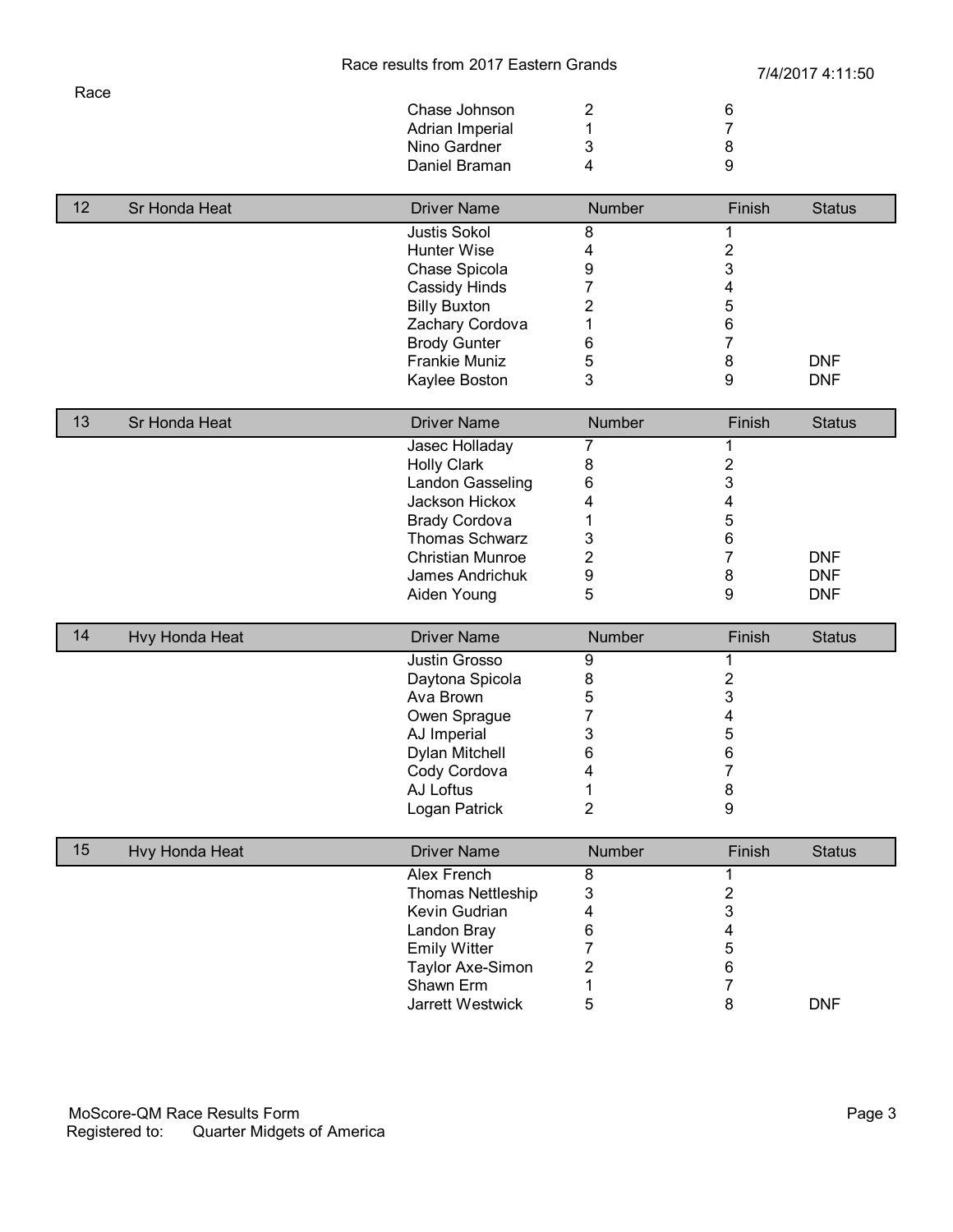| 17 | Mod Heat       | <b>Driver Name</b>                   | Number                    | Finish              | <b>Status</b> |
|----|----------------|--------------------------------------|---------------------------|---------------------|---------------|
|    |                | <b>Tyler Reif</b>                    | 7                         | 1                   |               |
|    |                | <b>Justis Sokol</b>                  | 5                         | $\overline{2}$      |               |
|    |                | Chase Spicola                        | 4                         | 3                   |               |
|    |                | Cassidy Hinds                        | 6                         | 4                   |               |
|    |                | Logan Fallini                        | 2                         | 5                   |               |
|    |                | Xavier Wicker                        | 1                         | 6                   | <b>DNF</b>    |
|    |                | Landon Gasseling                     | 3                         | 7                   | <b>DNS</b>    |
| 18 | Lt GX160 Heat  | <b>Driver Name</b>                   | Number                    | Finish              | <b>Status</b> |
|    |                | Jackson Hickox                       | $\ensuremath{\mathsf{3}}$ | 1                   |               |
|    |                | Cam Fiser                            | 8                         | $\overline{2}$      |               |
|    |                | <b>Bradley Erickson</b>              | 7                         | 3                   |               |
|    |                | Caleb Johnson                        | 2                         | 4                   |               |
|    |                | Chase Spicola                        | 6                         | 5                   |               |
|    |                | <b>Holly Clark</b>                   | 5                         | 6                   |               |
|    |                | Adrian Imperial                      | 1                         | 7                   |               |
|    |                | Daniel Dye                           | 4                         | 8                   |               |
|    |                | Xander Dundon                        | 9                         | 9                   | <b>DQ</b>     |
| 19 | Lt GX160 Heat  | <b>Driver Name</b>                   | Number                    | Finish              | <b>Status</b> |
|    |                | Hunter Wise                          |                           |                     |               |
|    |                | <b>Bryce Lucius</b>                  | $\boldsymbol{2}$<br>8     | 1<br>$\overline{2}$ |               |
|    |                | <b>Justis Sokol</b>                  |                           | 3                   |               |
|    |                |                                      | 6                         |                     |               |
|    |                | Ryan Boyd                            | 4                         | 4<br>5              |               |
|    |                | <b>Brody Gunter</b>                  | 1                         | 6                   |               |
|    |                | <b>Reed Whitney</b><br>Quinn Trimmer | 7<br>5                    | $\overline{7}$      |               |
|    |                | Chase Johnson                        | 3                         | 8                   | <b>DNF</b>    |
|    |                |                                      |                           |                     |               |
| 20 | Lt GX160 Heat  | <b>Driver Name</b>                   | Number                    | Finish              | <b>Status</b> |
|    |                | <b>Colby Sokol</b>                   | 6                         | 1                   |               |
|    |                | Cole Esgar                           | 7                         | $\mathbf 2$         |               |
|    |                | <b>Tyler Reif</b>                    | 4                         | 3                   |               |
|    |                | <b>Billy Buxton</b>                  | 8                         | 4                   |               |
|    |                | Luke Wilhelm                         | $\overline{\mathbf{c}}$   | $\mathbf 5$         |               |
|    |                | Jasec Holladay                       | 1                         | 6                   |               |
|    |                | Jackson White                        | 5                         | 7                   | <b>DNF</b>    |
|    |                | Jacob Homnick                        | 3                         | 8                   | <b>DNF</b>    |
| 21 | Hvy GX160 Heat | <b>Driver Name</b>                   | Number                    | Finish              | <b>Status</b> |
|    |                | Justin Grosso                        | $\overline{8}$            | 1                   |               |
|    |                | AJ Imperial                          | 5                         | $\mathbf 2$         |               |
|    |                | Hunter Young                         | 7                         | 3                   |               |
|    |                | Ava Brown                            | 3                         | 4                   |               |
|    |                | Owen Sprague                         | 4                         | 5                   |               |
|    |                | Kaylee Esgar                         | 9                         | 6                   |               |
|    |                | Derek Dufour                         | 6                         | 7                   |               |
|    |                | Logan Patrick                        | 2                         | 8                   | <b>DNF</b>    |
|    |                | Jarrett Westwick                     | 1                         | 9                   | <b>DNF</b>    |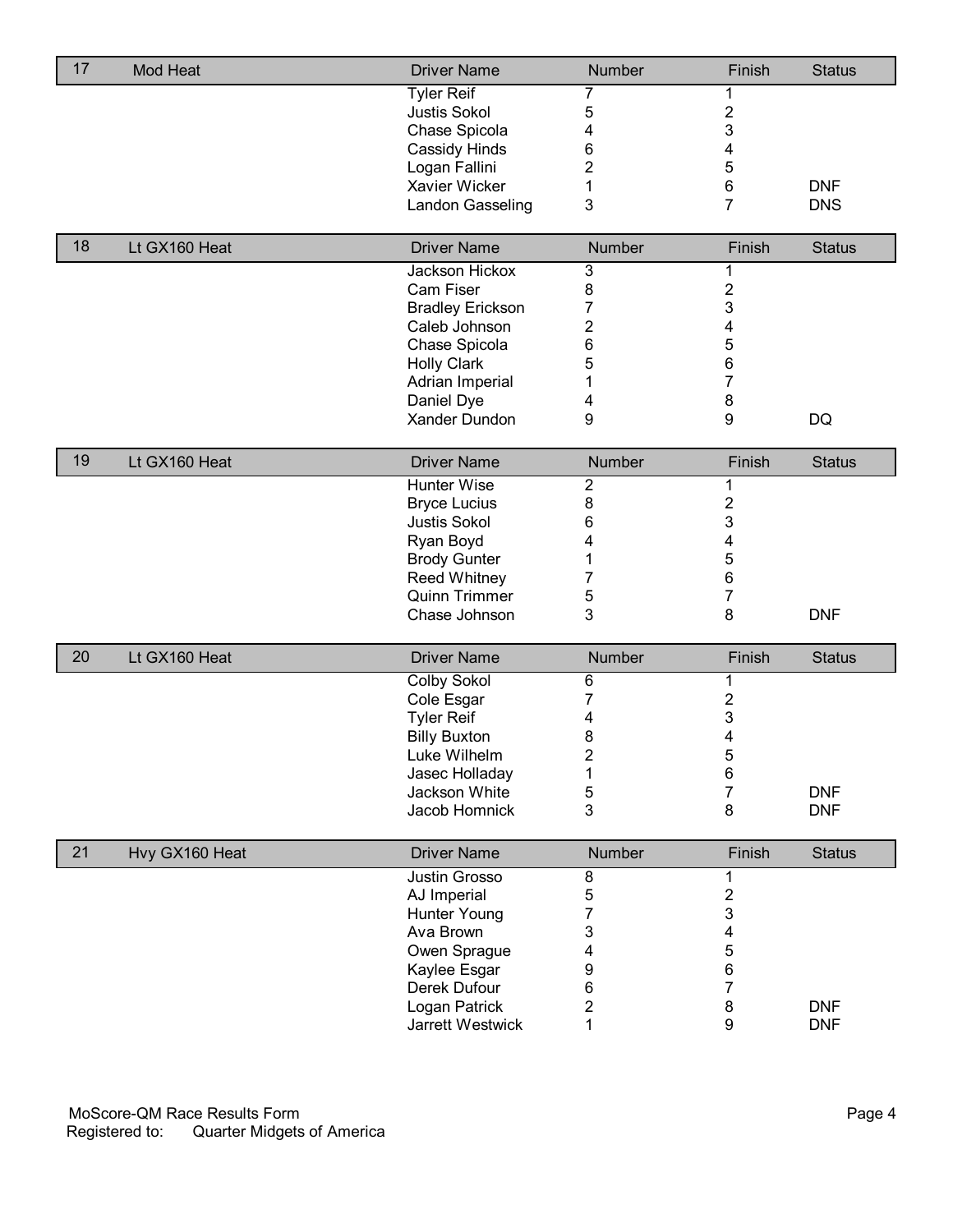| 22 | Hvy GX160 Heat                                                               | <b>Driver Name</b>       | Number         | Finish                  | <b>Status</b> |
|----|------------------------------------------------------------------------------|--------------------------|----------------|-------------------------|---------------|
|    |                                                                              | Alex French              | 9              | 1                       |               |
|    |                                                                              | <b>Emily Witter</b>      | 6              | $\overline{\mathbf{c}}$ |               |
|    |                                                                              | Owen Carlson             | 7              | 3                       |               |
|    |                                                                              | Daytona Spicola          | 8              | 4                       |               |
|    |                                                                              | <b>Thomas Nettleship</b> | 5              | 5                       |               |
|    |                                                                              | Ace Byerly               | 4              | 6                       |               |
|    |                                                                              | Nicole Razzano           | 2              | $\overline{7}$          |               |
|    |                                                                              | Dylan Mitchell           | 3              | 8                       |               |
|    |                                                                              | Mason Thompson           | 1              | 9                       | <b>DNF</b>    |
|    |                                                                              |                          |                |                         |               |
| 23 | <b>AA Heat</b>                                                               | <b>Driver Name</b>       | Number         | Finish                  | <b>Status</b> |
|    |                                                                              | <b>Bryce Lucius</b>      | 6              | 1                       |               |
|    |                                                                              | Chase Hyland             | 5              | $\mathbf 2$             |               |
|    |                                                                              | Cam Fiser                | 7              | 3                       |               |
|    |                                                                              | Owen Carlson             | $\overline{2}$ | 4                       |               |
|    |                                                                              | Joe Valento              | 1              | 5                       |               |
|    |                                                                              | <b>Colby Sokol</b>       | 4              | 6<br>$\overline{7}$     | <b>DNF</b>    |
|    |                                                                              | Luke Wilhelm             | 3              |                         | <b>DNS</b>    |
| 24 | Jr Half Heat                                                                 | <b>Driver Name</b>       | Number         | Finish                  | <b>Status</b> |
|    |                                                                              | <b>Taylor Nibert</b>     | 4              | 1                       |               |
|    |                                                                              | <b>Hunter Young</b>      | 3              | $\mathbf 2$             |               |
|    |                                                                              | AJ Loftus                | $\overline{2}$ | 3                       |               |
|    |                                                                              | Mason Thompson           | 1              | 4                       | <b>DNF</b>    |
|    |                                                                              | Ace Byerly               | 5              | 5                       | <b>DNS</b>    |
|    |                                                                              |                          |                |                         |               |
| 25 | Lt WF Heat                                                                   | <b>Driver Name</b>       | Number         | Finish                  | <b>Status</b> |
|    |                                                                              | <b>Quinn Trimmer</b>     | 1              | 1                       |               |
|    |                                                                              | Cam Fiser                | 8              | 2                       |               |
|    |                                                                              | <b>Colby Sokol</b>       | 7              | 3                       |               |
|    |                                                                              | Joe Valento              | 5              | 4                       |               |
|    |                                                                              | Chase Hyland             | 6              | 5                       | <b>DNF</b>    |
|    |                                                                              | Daniel Braman            | 2              | 6                       | <b>DNF</b>    |
|    |                                                                              | Zack Wilhelm             | 3              | 7                       | <b>DNF</b>    |
|    |                                                                              | Jasec Holladay           | 4              | 8                       | <b>DNF</b>    |
| 26 | Lt WF Heat                                                                   | <b>Driver Name</b>       | Number         | Finish                  | <b>Status</b> |
|    |                                                                              | <b>Bryce Lucius</b>      | 7              | 1                       |               |
|    |                                                                              | Chase Spicola            | 8              | $\mathbf 2$             |               |
|    |                                                                              | Cole Esgar               | 6              | 3                       |               |
|    |                                                                              | Owen Carlson             | 5              | 4                       |               |
|    |                                                                              | Hunter Wise              | 3              | 5                       |               |
|    |                                                                              | Daniel Dye               | $\overline{2}$ | 6                       |               |
|    |                                                                              | Cassidy Hinds            | 4              | $\overline{7}$          |               |
|    |                                                                              | Ryan Boyd                | 1              | 8                       |               |
|    |                                                                              |                          |                |                         |               |
| 27 | Hvy World Formula Heat                                                       | <b>Driver Name</b>       | Number         | Finish                  | <b>Status</b> |
|    |                                                                              | <b>Alex French</b>       | 7              | 1                       |               |
|    |                                                                              | <b>Taylor Nibert</b>     | 6              | $\mathbf 2$             |               |
|    |                                                                              | Daytona Spicola          | 5              | 3                       |               |
|    |                                                                              | Shawn Erm                | 4              | 4                       |               |
|    |                                                                              | Kevin Gudrian            | 3              | 5                       |               |
|    | MoScore-QM Race Results Form<br>Registered to:<br>Quarter Midgets of America |                          |                |                         | Page 5        |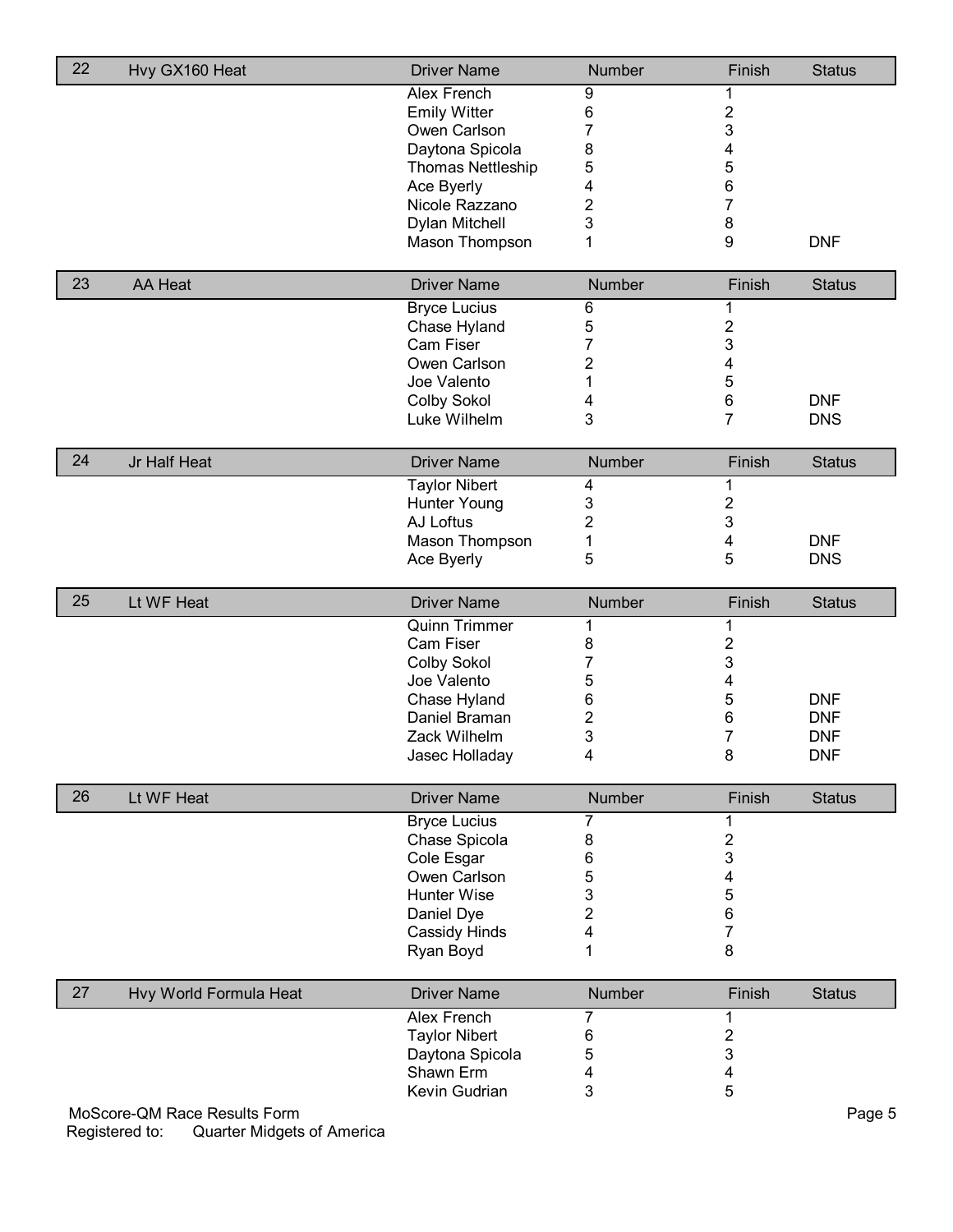|                |                               |                                                                                                                                                                                 | Race results from 2017 Eastern Grands                      |                                                                              | 7/4/2017 4:11:50               |  |
|----------------|-------------------------------|---------------------------------------------------------------------------------------------------------------------------------------------------------------------------------|------------------------------------------------------------|------------------------------------------------------------------------------|--------------------------------|--|
| Race           |                               | Derek Dufour<br>Dylan Mitchell                                                                                                                                                  | 1<br>$\overline{2}$                                        | 6<br>$\overline{7}$                                                          | <b>DNF</b><br><b>DNS</b>       |  |
| 28             | Hvy World Formula Heat        | <b>Driver Name</b>                                                                                                                                                              | Number                                                     | Finish                                                                       | <b>Status</b>                  |  |
|                |                               | Kaylee Esgar<br>Madison Boyd<br>Justin Grosso<br><b>Emily Witter</b><br>Paul Svaldi<br>AJ Imperial<br>AJ Loftus                                                                 | 7<br>6<br>5<br>4<br>3<br>2<br>1                            | 1<br>$\overline{\mathbf{c}}$<br>3<br>4<br>5<br>6<br>7                        | <b>DNF</b><br><b>DNF</b>       |  |
|                |                               |                                                                                                                                                                                 |                                                            |                                                                              |                                |  |
| $\mathbf{1}$   | Sr Honda D Main Event         | <b>Driver Name</b>                                                                                                                                                              | Number                                                     | Finish                                                                       | <b>Status</b>                  |  |
|                |                               | Kaylee Boston<br>Adrian Imperial<br><b>Brady Cordova</b><br>Chase Johnson<br>Nino Gardner<br><b>Billy Buxton</b><br>Daniel Braman<br><b>Christian Munroe</b><br>Zachary Cordova | 4<br>9<br>7<br>1<br>3<br>5<br>6<br>2<br>8                  | 1<br>$\overline{\mathbf{c}}$<br>3<br>4<br>5<br>6<br>$\overline{7}$<br>8<br>9 | <b>DNF</b><br><b>DNF</b>       |  |
| $\overline{2}$ | Jr Novice A Main Event        | <b>Driver Name</b>                                                                                                                                                              | Number                                                     | Finish                                                                       | <b>Status</b>                  |  |
|                |                               | Keegan Gasseling<br><b>Trevor Homnick</b><br>Shannon Schwarz<br>Jacob Schmidt<br>Kane Sherman<br>Jonathan Andrichuk<br>JT Daniel<br>Paytan Bentz                                | 4<br>5<br>8<br>$\overline{\mathbf{c}}$<br>1<br>7<br>6<br>3 | 1<br>$\overline{\mathbf{c}}$<br>3<br>4<br>5<br>6<br>7<br>8                   | <b>DNF</b><br><b>DNF</b><br>DQ |  |
| $\mathfrak{S}$ | <b>Sr Novice A Main Event</b> | <b>Driver Name</b>                                                                                                                                                              | Number                                                     | Finish                                                                       | <b>Status</b>                  |  |
|                |                               | Laken Hall<br>Samantha Ervin                                                                                                                                                    | 1<br>$\overline{2}$                                        | 1<br>$\overline{2}$                                                          |                                |  |
| $\overline{4}$ | Lt GX160 D Main Event         | <b>Driver Name</b>                                                                                                                                                              | Number                                                     | Finish                                                                       | <b>Status</b>                  |  |
|                |                               | Jasec Holladay<br>Caleb Johnson<br><b>Brody Gunter</b><br>Adrian Imperial<br>Chase Johnson<br><b>Billy Buxton</b><br>Xander Dundon                                              | 4<br>5<br>3<br>1<br>6<br>2<br>7                            | 1<br>$\overline{\mathbf{c}}$<br>3<br>4<br>5<br>6<br>$\overline{7}$           | <b>DNF</b><br><b>DNF</b><br>DQ |  |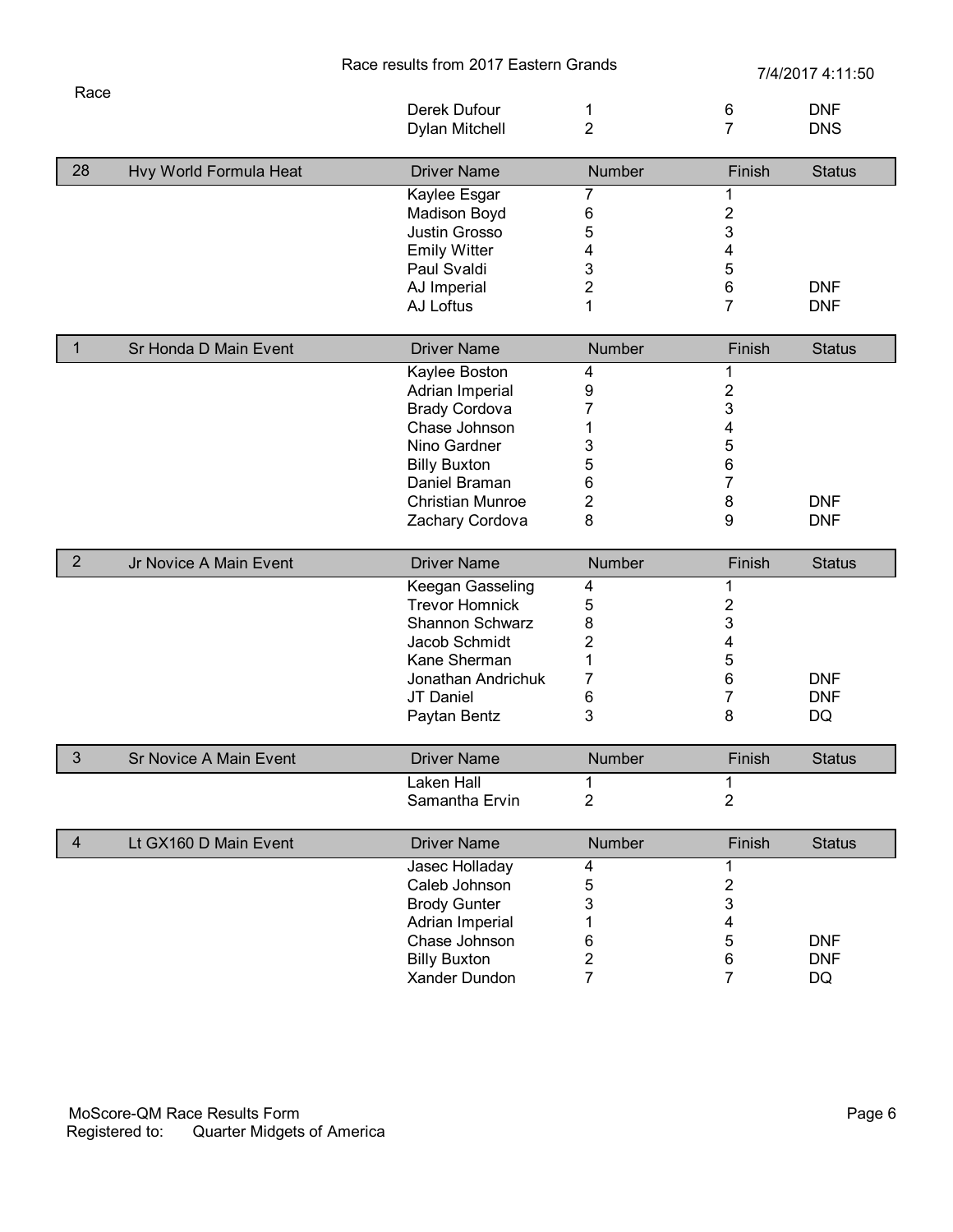| 5              | Sr Animal C Main Event | <b>Driver Name</b>      | Number           | Finish                  | <b>Status</b> |
|----------------|------------------------|-------------------------|------------------|-------------------------|---------------|
|                |                        | <b>Justis Sokol</b>     | 5                | 1                       |               |
|                |                        | Joe Valento             | 6                | $\overline{\mathbf{c}}$ |               |
|                |                        | Zack Wilhelm            | 3                | 3                       |               |
|                |                        | Hunter Wise             | 1                | 4                       |               |
|                |                        | Daniel Braman           | 2                | 5                       |               |
|                |                        | <b>Brody Gunter</b>     | 8                | $\,6\,$                 | <b>DNF</b>    |
|                |                        | <b>Frankie Muniz</b>    | 10               | 7                       | <b>DNF</b>    |
|                |                        | Jacob Homnick           | 4                | 8                       | <b>DNF</b>    |
|                |                        | <b>Thomas Schwarz</b>   | 7                | 9                       | <b>DNF</b>    |
|                |                        | Nino Gardner            | 9                | 10                      | <b>DNS</b>    |
|                |                        |                         |                  |                         |               |
| 6              | Jr Honda C Main Event  | <b>Driver Name</b>      | Number           | Finish                  | <b>Status</b> |
|                |                        | Vance Moerch            | 4                | 1                       |               |
|                |                        | Emory Johnson           | 1                | 2                       |               |
|                |                        | Jackson Garst           | 6                | 3                       |               |
|                |                        | <b>Quinn Davis</b>      | 5                | 4                       |               |
|                |                        | Xander Dundon           | 3                | 5                       |               |
|                |                        | Aidan Brooks            | $\overline{2}$   | $\,6$                   |               |
|                |                        | <b>Billy Wiiloughby</b> | 7                | $\overline{7}$          |               |
| $\overline{7}$ | Sr Honda C Main Event  | <b>Driver Name</b>      | Number           | Finish                  | <b>Status</b> |
|                |                        | Hunter Wise             | 5                | 1                       |               |
|                |                        | Adrian Imperial         | 8                | $\mathbf 2$             |               |
|                |                        | <b>Brady Cordova</b>    | 9                | 3                       |               |
|                |                        | <b>Frankie Muniz</b>    | $\overline{2}$   | 4                       |               |
|                |                        | Kaylee Boston           | 7                | 5                       |               |
|                |                        | Chase Johnson           | 10               | 6                       |               |
|                |                        | <b>Thomas Schwarz</b>   | 1                | 7                       |               |
|                |                        | Aiden Young             | 3                | 8                       |               |
|                |                        | Jackson Hickox          | 4                | 9                       | <b>DNF</b>    |
|                |                        | <b>Brody Gunter</b>     | 6                | 10                      | <b>DNF</b>    |
| 8              | Lt GX160 C Main Event  | <b>Driver Name</b>      | Number           | Finish                  | <b>Status</b> |
|                |                        | Hunter Wise             | 4                | 1                       |               |
|                |                        | Luke Wilhelm            | 1                | $\boldsymbol{2}$        |               |
|                |                        | Caleb Johnson           | 8                | 3                       |               |
|                |                        | Jasec Holladay          | 7                | 4                       |               |
|                |                        | Ryan Boyd               | 6                | 5                       |               |
|                |                        | Daniel Dye              | 3                | $\,6$                   |               |
|                |                        | Adrian Imperial         | 10               | $\overline{7}$          |               |
|                |                        | Jacob Homnick           | 2                | 8                       | <b>DNF</b>    |
|                |                        | Jackson Hickox          | 5                | $\boldsymbol{9}$        | <b>DNF</b>    |
|                |                        | <b>Brody Gunter</b>     | 9                | 10                      | <b>DNF</b>    |
| $9\,$          | Hvy GX160 C Main Event | <b>Driver Name</b>      | Number           | Finish                  | <b>Status</b> |
|                |                        | Mason Thompson          | $\boldsymbol{2}$ | 1                       |               |
|                |                        | Dylan Mitchell          | 4                | $\boldsymbol{2}$        |               |
|                |                        | Ava Brown               | 5                | 3                       | <b>DNF</b>    |
|                |                        | Nicole Razzano          | 3                | 4                       | <b>DNF</b>    |
|                |                        | Jarrett Westwick        | 1                | 5                       | <b>DNF</b>    |
|                |                        | Logan Patrick           | 6                | 6                       | DQ            |
|                |                        |                         |                  |                         |               |

MoScore-QM Race Results Form Page 7 Registered to: Quarter Midgets of America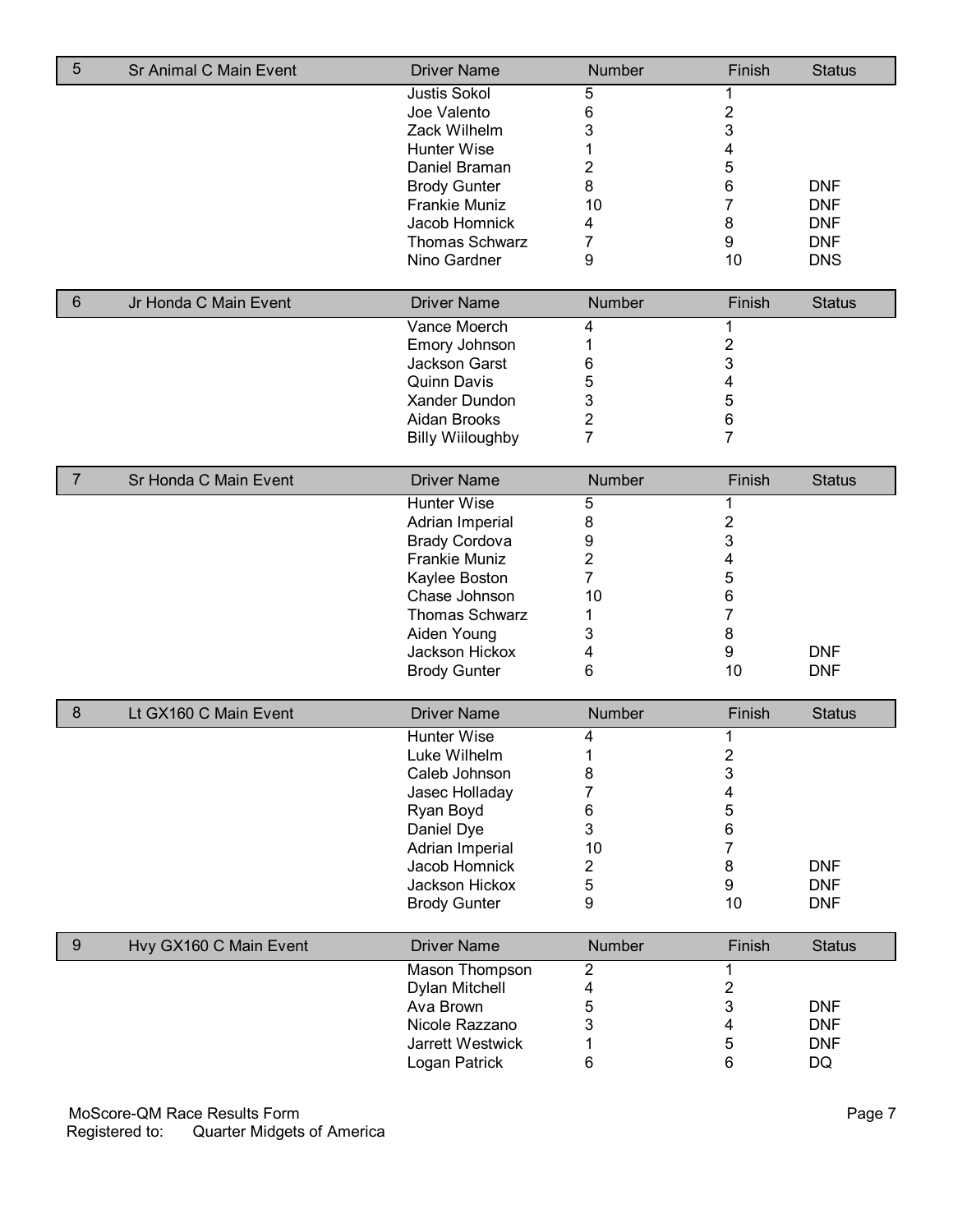| 10 | Jr Animal B Main Event        | <b>Driver Name</b>                  | Number         | Finish                  | <b>Status</b> |
|----|-------------------------------|-------------------------------------|----------------|-------------------------|---------------|
|    |                               | <b>Skyler Keeney</b>                | 6              | 1                       |               |
|    |                               | Jackson Garst                       | 4              | $\mathbf 2$             |               |
|    |                               | Jeffery Erickson                    | $\overline{2}$ | 3                       |               |
|    |                               | Dominic Schmidt                     | 1              | 4                       |               |
|    |                               | Kanon Posey                         | 5              | 5                       |               |
|    |                               | Aidan Brooks                        | 8              | 6                       |               |
|    |                               | Xavier Wicker                       | 7              | $\overline{7}$          |               |
|    |                               | <b>Briden Hall</b>                  | 3              | 8                       |               |
|    |                               | Vance Moerch                        | 9              | 9                       | <b>DNF</b>    |
|    |                               | Justin Salyers                      | 10             | 10                      | <b>DNF</b>    |
|    |                               |                                     |                |                         |               |
| 11 | <b>Sr Animal B Main Event</b> | <b>Driver Name</b>                  | Number         | Finish                  | <b>Status</b> |
|    |                               | <b>Colby Sokol</b>                  | 3              | 1                       |               |
|    |                               | Jasec Holladay                      | $\overline{2}$ | $\overline{\mathbf{c}}$ |               |
|    |                               | Hunter Wise                         | 10             | 3                       |               |
|    |                               | Cassidy Hinds                       | 5              | 4                       |               |
|    |                               | <b>Holly Clark</b>                  | 6              | 5                       |               |
|    |                               | <b>Justis Sokol</b>                 | 7              | 6                       |               |
|    |                               | Joe Valento                         | 8              | $\overline{7}$          | <b>DNF</b>    |
|    |                               | James Andrichuk                     | 4              | 8                       | <b>DNF</b>    |
|    |                               | Kaylee Boston                       | 1              | 9                       | <b>DNF</b>    |
|    |                               | Zack Wilhelm                        | 9              | 10                      | <b>DNF</b>    |
|    |                               |                                     |                |                         |               |
| 12 | Jr Honda B Main Event         | <b>Driver Name</b>                  | Number         | Finish                  | <b>Status</b> |
|    |                               | Jaxen Holladay                      | 1              | 1                       |               |
|    |                               | Dominic Schmidt                     | 2              | $\overline{\mathbf{c}}$ |               |
|    |                               | Jackson Garst                       | 9              | 3                       |               |
|    |                               | Drew Sherman                        | 5              | 4                       |               |
|    |                               | Logan Fallini                       | 4              | 5                       |               |
|    |                               | <b>Briden Hall</b>                  | 6              | 6                       |               |
|    |                               | <b>Skyler Keeney</b>                | 3              | 7                       |               |
|    |                               | Emory Johnson                       | 8              | 8                       | <b>DNF</b>    |
|    |                               | Vance Moerch                        | $\overline{7}$ | 9                       | <b>DNF</b>    |
|    |                               | <b>Quinn Davis</b>                  | 10             | 10                      | <b>DNF</b>    |
| 13 | Sr Honda B Main Event         | <b>Driver Name</b>                  | Number         | Finish                  | <b>Status</b> |
|    |                               | Jackson White                       | 4              | 1                       |               |
|    |                               | Jacob Homnick                       | $\overline{2}$ | $\mathbf 2$             |               |
|    |                               | Ryan Boyd                           | 1              | 3                       |               |
|    |                               | Cassidy Hinds                       | 5              | 4                       |               |
|    |                               | James Andrichuk                     | 6              | 5                       |               |
|    |                               |                                     |                | 6                       |               |
|    |                               | <b>Brady Cordova</b>                | 9<br>7         | 7                       |               |
|    |                               | Hunter Wise                         |                |                         |               |
|    |                               | Adrian Imperial<br>Landon Gasseling | 8<br>3         | 8<br>9                  | <b>DNF</b>    |
|    |                               |                                     |                |                         |               |
|    |                               | Frankie Muniz                       | 10             | 10                      | <b>DNS</b>    |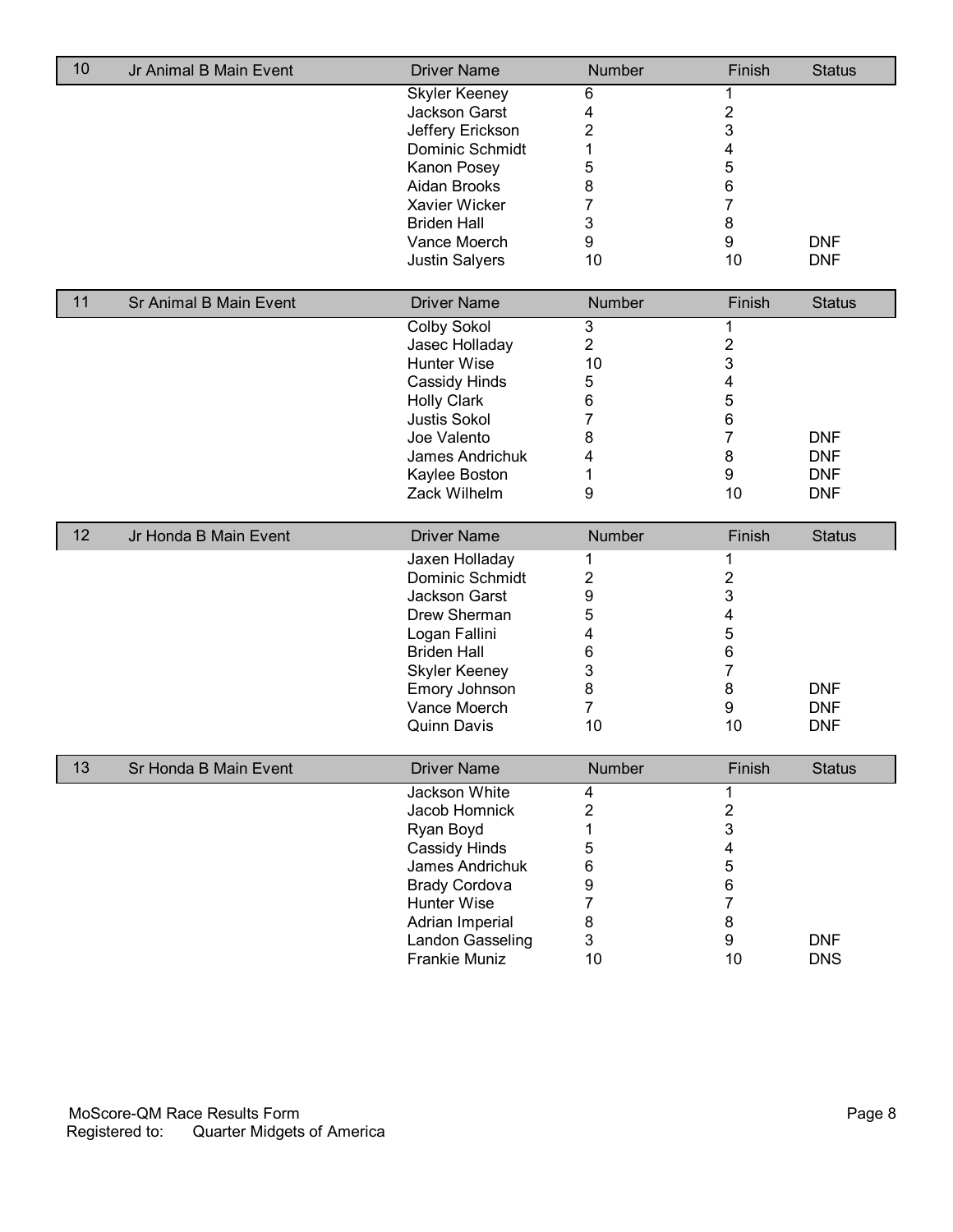| 14 | Hvy Honda B Main Event | <b>Driver Name</b>             | Number | Finish                 | <b>Status</b>    |
|----|------------------------|--------------------------------|--------|------------------------|------------------|
|    |                        | <b>Thomas Nettleship</b>       | 3      | 1                      |                  |
|    |                        | Dylan Mitchell                 | 5      | $\boldsymbol{2}$       |                  |
|    |                        | Ava Brown                      | 6      | 3                      |                  |
|    |                        | AJ Imperial                    | 7      | 4                      |                  |
|    |                        | Jarrett Westwick               | 2      | 5                      |                  |
|    |                        | Taylor Axe-Simon               | 8      | 6                      |                  |
|    |                        | AJ Loftus                      | 10     | $\overline{7}$         |                  |
|    |                        | Shawn Erm                      | 9      | 8                      |                  |
|    |                        | Logan Patrick                  | 11     | 9                      |                  |
|    |                        | Cody Cordova                   | 1      | 10                     | <b>DNF</b>       |
|    |                        | Kevin Gudrian                  | 4      | 11                     | <b>DNF</b>       |
|    |                        |                                |        |                        |                  |
| 15 | Lt GX160 B Main Event  | <b>Driver Name</b>             | Number | Finish                 | <b>Status</b>    |
|    |                        | Chase Spicola                  | 5      | 1                      |                  |
|    |                        | <b>Holly Clark</b>             | 1      | $\mathbf 2$            |                  |
|    |                        | Caleb Johnson                  | 9      | 3                      |                  |
|    |                        | <b>Justis Sokol</b>            | 6      | 4                      |                  |
|    |                        | Hunter Wise                    | 7      | 5                      |                  |
|    |                        | Jasec Holladay                 | 10     | 6                      |                  |
|    |                        | Jackson White                  | 3      | 7                      |                  |
|    |                        | <b>Quinn Trimmer</b>           | 2      | 8                      | <b>DNF</b>       |
|    |                        | <b>Tyler Reif</b>              | 4      | $\boldsymbol{9}$       | <b>DNF</b>       |
|    |                        | Luke Wilhelm                   | 8      | 10                     | <b>DNF</b>       |
|    |                        |                                |        |                        |                  |
|    |                        |                                |        |                        |                  |
| 16 | Hvy GX160 B Main Event | <b>Driver Name</b>             | Number | Finish                 | <b>Status</b>    |
|    |                        | Owen Sprague                   | 1      | 1                      |                  |
|    |                        | Ace Byerly                     | 2      | $\mathbf 2$            |                  |
|    |                        | Dylan Mitchell                 | 8      | 3                      |                  |
|    |                        | AJ Imperial                    | 5      | 4                      |                  |
|    |                        | <b>Emily Witter</b>            | 6      | 5                      | <b>DNF</b>       |
|    |                        | <b>Thomas Nettleship</b>       | 4      | 6                      | <b>DNF</b>       |
|    |                        | Mason Thompson                 | 7      | 7                      | <b>DNF</b>       |
|    |                        | Derek Dufour                   | 3      | 8                      | <b>DNF</b>       |
|    |                        | Ava Brown                      | 9      | 9                      | <b>DNS</b>       |
|    |                        | Nicole Razzano                 | 10     | 10                     | <b>DNS</b>       |
| 17 | Lt WF B Main Event     | <b>Driver Name</b>             | Number | Finish                 | <b>Status</b>    |
|    |                        |                                |        |                        |                  |
|    |                        | Owen Carlson                   | 6      | 1                      |                  |
|    |                        | Joe Valento                    | 5      | $\mathbf 2$            |                  |
|    |                        | Daniel Dye                     | 8      | 3                      |                  |
|    |                        | Cassidy Hinds                  | 4      | 4                      |                  |
|    |                        | Daniel Braman                  | 9      | 5                      |                  |
|    |                        | Hunter Wise                    | 3      | 6                      | <b>DNF</b>       |
|    |                        | <b>Quinn Trimmer</b>           | 2      | 7                      | <b>DNF</b>       |
|    |                        | Ryan Boyd                      | 10     | 8                      | <b>DNF</b>       |
|    |                        | Jasec Holladay<br>Zack Wilhelm | 1<br>7 | $\boldsymbol{9}$<br>10 | <b>DNF</b><br>DQ |

 $\overline{1}$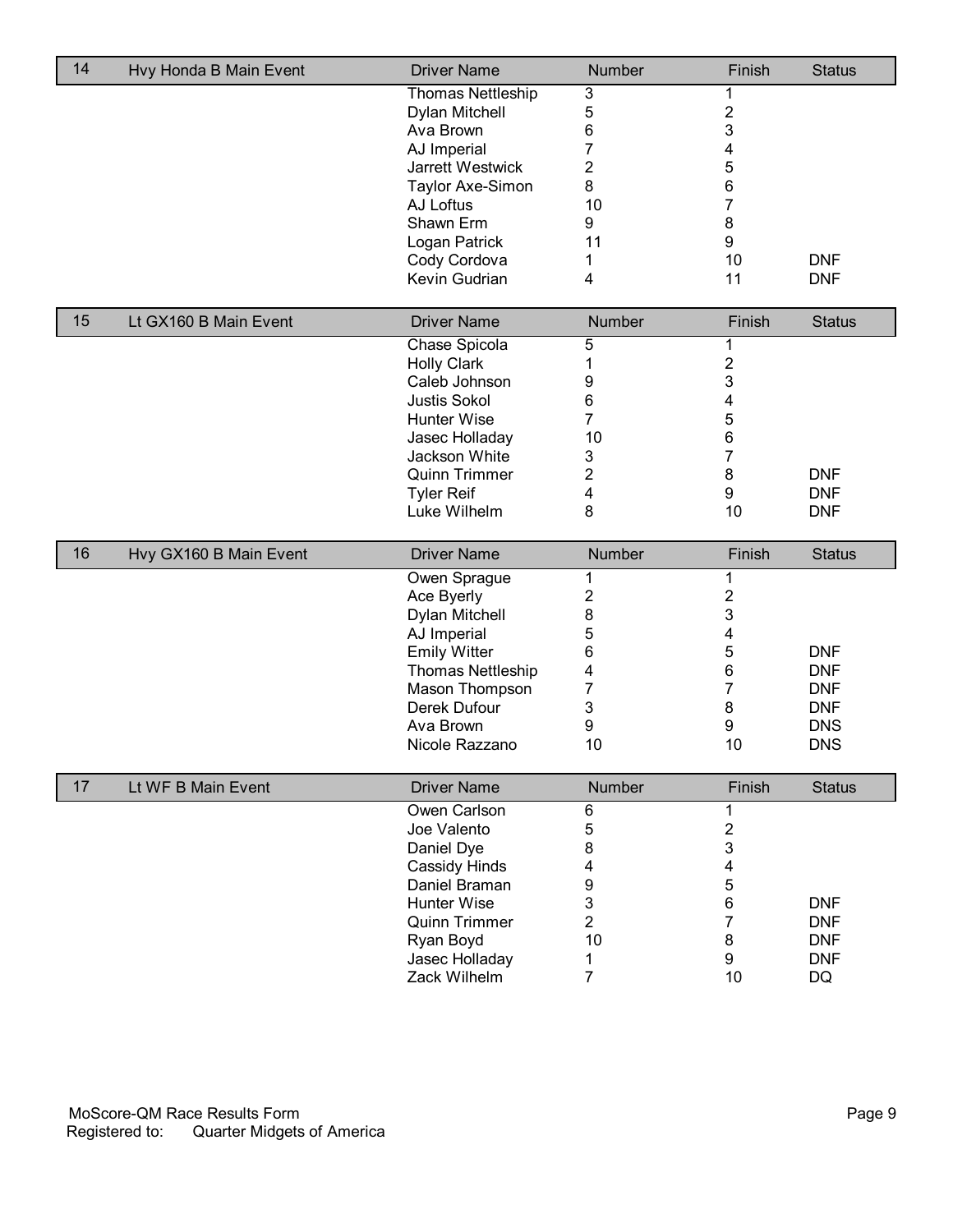| 18 | Hvy World Formula B Main Event | <b>Driver Name</b>                      | Number         | Finish                  | <b>Status</b> |
|----|--------------------------------|-----------------------------------------|----------------|-------------------------|---------------|
|    |                                | <b>Emily Witter</b>                     | 6              |                         |               |
|    |                                | Shawn Erm                               | 5              | $\mathbf{2}$            |               |
|    |                                | Paul Svaldi                             | 4              | 3                       |               |
|    |                                | Dylan Mitchell                          | 1              | 4                       |               |
|    |                                | Kevin Gudrian                           | 3              | 5                       | <b>DNF</b>    |
|    |                                | AJ Imperial                             | $\overline{2}$ | 6                       | <b>DNF</b>    |
|    |                                | Derek Dufour                            | 8              | 7                       | <b>DNF</b>    |
|    |                                | AJ Loftus                               | $\overline{7}$ | 8                       | <b>DNF</b>    |
| 19 | Jr Animal A Main Event         | <b>Driver Name</b>                      | Number         | Finish                  | <b>Status</b> |
|    |                                |                                         |                |                         |               |
|    |                                | <b>Collin Mitchell</b>                  | 6              |                         |               |
|    |                                | Caleb Johnson                           | 5              | 2                       |               |
|    |                                | Jackson Garst<br>Drew Sherman           | 8              | 3                       |               |
|    |                                |                                         | 3              | 4<br>5                  |               |
|    |                                | Jeffery Erickson<br>Corbin Rueschenberg | 9<br>1         | 6                       |               |
|    |                                | Logan Fallini                           | $\overline{2}$ | 7                       |               |
|    |                                | Dominic Schmidt                         | 10             | 8                       |               |
|    |                                |                                         |                | 9                       |               |
|    |                                | <b>Skyler Keeney</b>                    | 7<br>4         | 10                      | <b>DNF</b>    |
|    |                                | <b>Reed Whitney</b>                     |                |                         |               |
| 20 | Sr Animal A Main Event         | <b>Driver Name</b>                      | Number         | Finish                  | <b>Status</b> |
|    |                                | <b>Colby Sokol</b>                      | 7              | 1                       |               |
|    |                                | Cole Esgar                              | 6              | 2                       |               |
|    |                                | <b>Bryce Lucius</b>                     | 5              | 3                       |               |
|    |                                | Jackson White                           | 3              | 4                       |               |
|    |                                | Cassidy Hinds                           | 10             | 5                       |               |
|    |                                | Cam Fiser                               | 4              | 6                       |               |
|    |                                | Daniel Dye                              | 1              | 7                       |               |
|    |                                | Jasec Holladay                          | 8              | 8                       |               |
|    |                                | <b>Hunter Wise</b>                      | 9              | 9                       |               |
|    |                                | Landon Gasseling                        | $\overline{2}$ | 10                      |               |
| 21 | Hvy Animal A Main Event        | <b>Driver Name</b>                      | Number         | Finish                  | <b>Status</b> |
|    |                                | Kaylee Esgar                            | 6              | 1                       |               |
|    |                                | <b>Taylor Nibert</b>                    | 2              | 2                       |               |
|    |                                | AJ Loftus                               | 7              | 3                       |               |
|    |                                | Alex French                             | 4              | 4                       |               |
|    |                                | Derek Dufour                            | 8              | 5                       |               |
|    |                                | Kevin Gudrian                           | 1              | 6                       | <b>DNF</b>    |
|    |                                | Owen Sprague                            | 3              | 7                       | <b>DNF</b>    |
|    |                                | Daytona Spicola                         | 5              | 8                       | <b>DNF</b>    |
| 22 | Jr Honda A Main Event          | <b>Driver Name</b>                      | <b>Number</b>  | Finish                  | <b>Status</b> |
|    |                                | Caleb Johnson                           | $\overline{2}$ | 1                       |               |
|    |                                | Jeffery Erickson                        | 1              | $\overline{\mathbf{c}}$ |               |
|    |                                | <b>Collin Mitchell</b>                  | 5              | 3                       |               |
|    |                                | Kanon Posey                             | 3              | 4                       |               |
|    |                                | Drew Sherman                            | 9              | 5                       |               |
|    |                                | Jackson Garst                           | 8              | 6                       |               |
|    |                                | Logan Fallini                           | 10             | 7                       |               |
|    |                                | Dominic Schmidt                         | $\overline{7}$ | 8                       |               |
|    |                                |                                         |                |                         |               |

MoScore-QM Race Results Form Page 10 Registered to: Quarter Midgets of America

 $\overline{\phantom{a}}$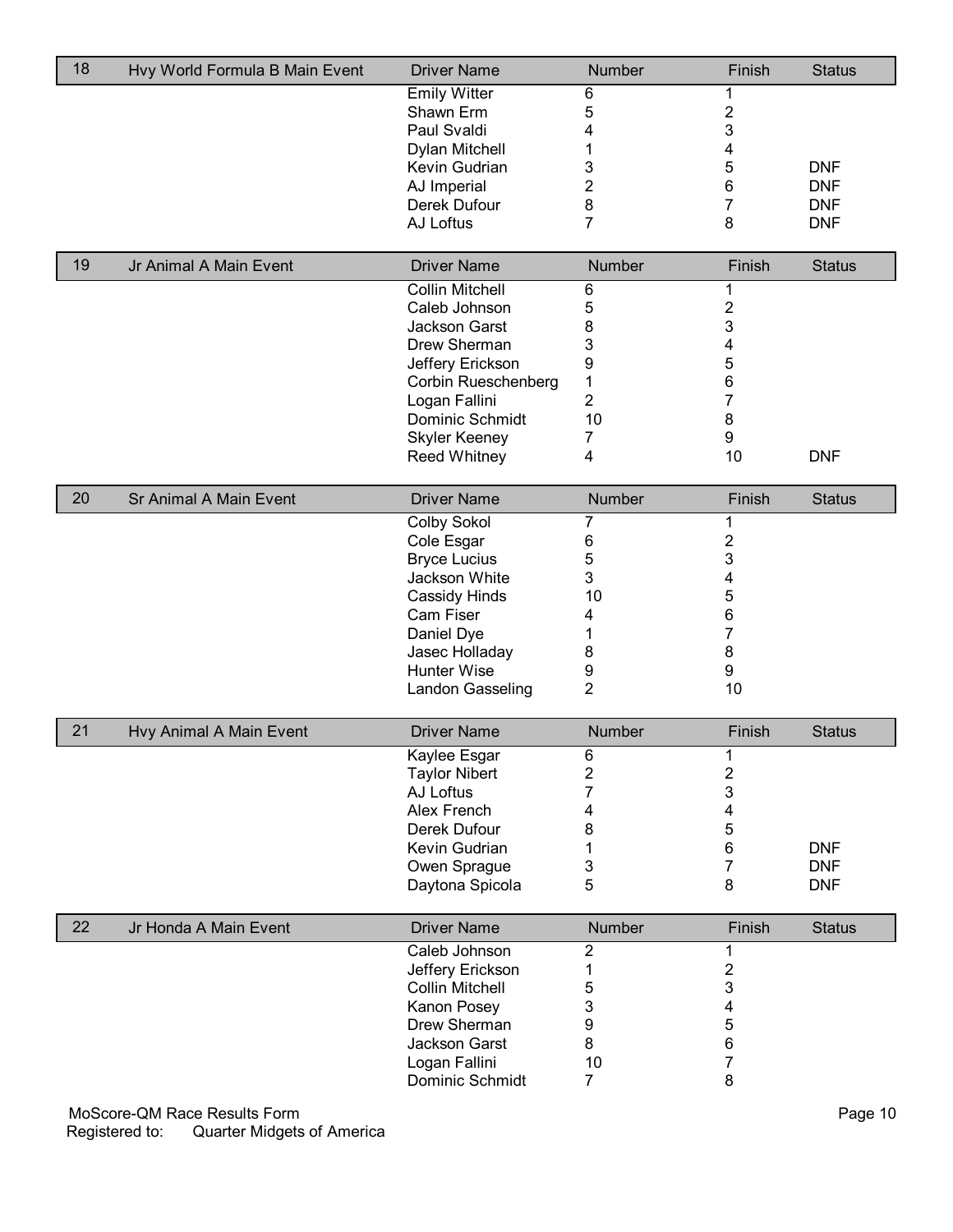| Race results from 2017 Eastern Grands |  |  |
|---------------------------------------|--|--|
|---------------------------------------|--|--|

ds<br>
2/4/2017 4:11:50

|    |                        | Jaxen Holladay           | 6              | 9<br>10                 |               |
|----|------------------------|--------------------------|----------------|-------------------------|---------------|
|    |                        | <b>Reed Whitney</b>      | 4              |                         | DQ            |
| 23 | Sr Honda A Main Event  | <b>Driver Name</b>       | <b>Number</b>  | Finish                  | <b>Status</b> |
|    |                        | <b>Bradley Erickson</b>  | 3              | 1                       |               |
|    |                        | Chase Spicola            | 6              | $\overline{\mathbf{c}}$ |               |
|    |                        | Jasec Holladay           | 2              | 3                       |               |
|    |                        | Jackson White            | 7              | 4                       |               |
|    |                        | <b>Holly Clark</b>       | 5              | 5                       |               |
|    |                        | <b>Quinn Trimmer</b>     | 1              | 6                       |               |
|    |                        | <b>Justis Sokol</b>      | 4              | 7                       |               |
|    |                        | Ryan Boyd                | 9              | 8                       |               |
|    |                        | Cassidy Hinds            | 10             | 9                       |               |
|    |                        | Jacob Homnick            | 8              | 10                      | <b>DNF</b>    |
| 24 | Hvy Honda A Main Event | <b>Driver Name</b>       | Number         | Finish                  | <b>Status</b> |
|    |                        | <b>Alex French</b>       | 5              | 1                       |               |
|    |                        | Justin Grosso            | 6              | 2                       |               |
|    |                        | Daytona Spicola          | 4              | 3                       |               |
|    |                        | Owen Sprague             | 2              | 4                       |               |
|    |                        | <b>Emily Witter</b>      | 3              | 5                       |               |
|    |                        | Dylan Mitchell           | 8              | 6                       |               |
|    |                        | Landon Bray              | 1              | 7                       |               |
|    |                        | <b>Thomas Nettleship</b> | 7              | 8                       |               |
|    |                        | AJ Imperial              | 10             | 9                       |               |
|    |                        | Ava Brown                | 9              | 10                      | <b>DNF</b>    |
| 25 | Mod A Main Event       | <b>Driver Name</b>       | Number         | Finish                  | <b>Status</b> |
|    |                        | Chase Spicola            | 3              | 1                       |               |
|    |                        | Cassidy Hinds            | 4              | 2                       |               |
|    |                        | <b>Tyler Reif</b>        | 6              | 3                       |               |
|    |                        | Logan Fallini            | 2              | 4                       |               |
|    |                        | <b>Justis Sokol</b>      | 5              | 5                       | <b>DNF</b>    |
|    |                        | Xavier Wicker            | 1              | 6                       | <b>DNF</b>    |
|    |                        | Landon Gasseling         | 7              | 7                       | <b>DNS</b>    |
| 26 | Lt GX160 A Main Event  | <b>Driver Name</b>       | Number         | Finish                  | <b>Status</b> |
|    |                        | Chase Spicola            | 7              | 1                       |               |
|    |                        | Cole Esgar               | 4              | $\overline{\mathbf{c}}$ |               |
|    |                        | Cam Fiser                | 5              | 3                       |               |
|    |                        | <b>Bryce Lucius</b>      | 6              | 4                       |               |
|    |                        | Caleb Johnson            | 9              | 5                       |               |
|    |                        | <b>Holly Clark</b>       | 8              | 6                       |               |
|    |                        | Justis Sokol             | 10             | 7                       |               |
|    |                        | Colby Sokol              | 3              | 8                       |               |
|    |                        | <b>Reed Whitney</b>      | 1              | 9                       |               |
|    |                        | <b>Bradley Erickson</b>  | $\overline{2}$ | 10                      |               |

Race